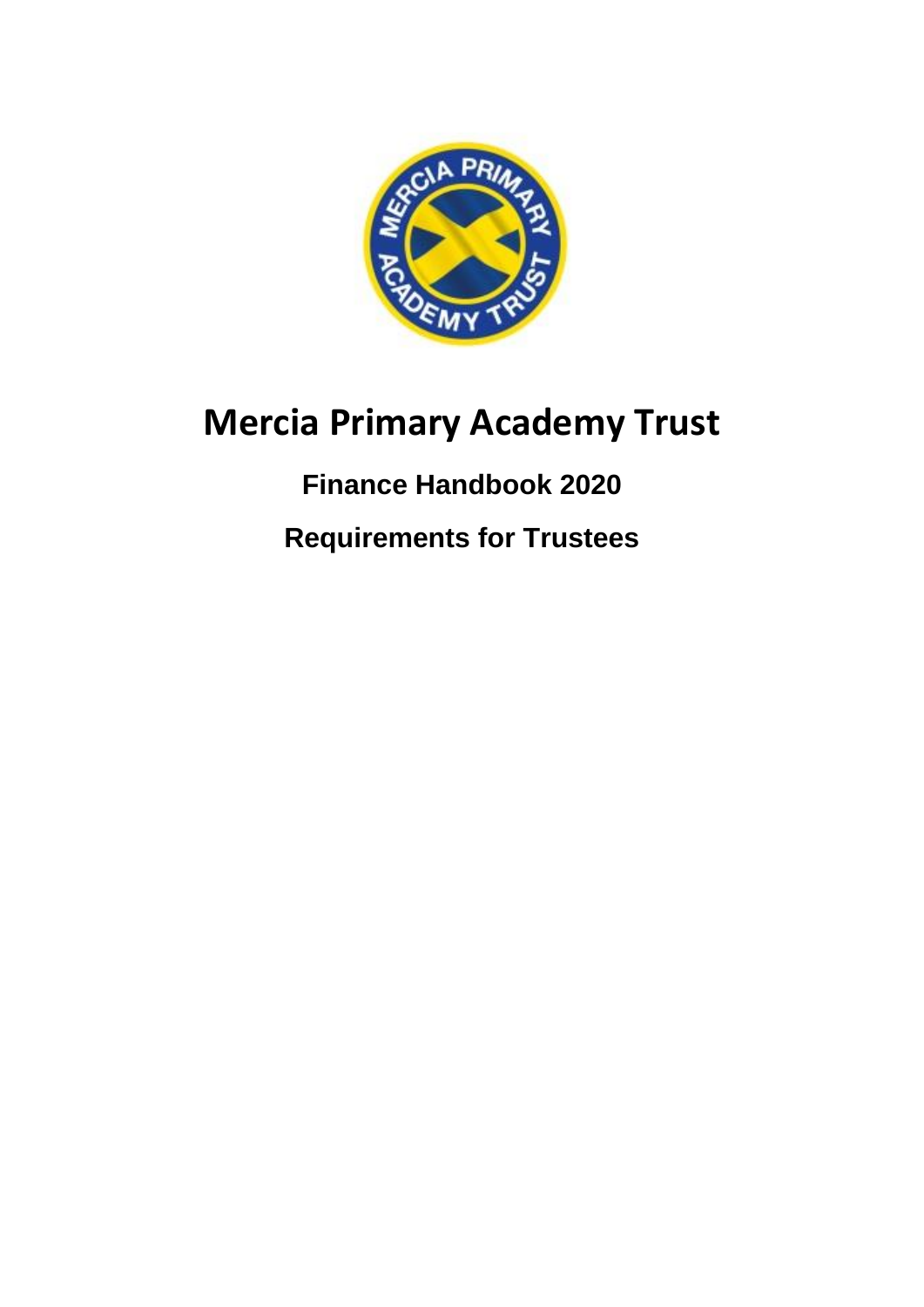#### **1. Purpose**

To demonstrate compliance with the financial framework set out by the Education & Skills Funding Agency (EFSA) in its Academies Financial Handbook.

#### **2. Recommendations**

*R1. The Director of Finance and Operations reviews reporting mechanisms so as to allow the Chair of Finance monthly management accounts, in line with the new requirements of the Academies Financial Handbook.* 

*R2. Trustees should read the 2020 Financial Handbook, so as to be aware of the framework that governs the financial management of the Trust.* 

#### **3. Background**

The EFSA has issued the annual [Financial Handbook for Academies](https://www.gov.uk/government/publications/academies-financial-handbook) for 2020. This summarises what the Trust should do, to ensure it is compliant with the financial and governance requirements of charity and company law. Compliance with the Academies Financial Handbook is part of our Funding Agreement.

The handbook contains a set of 'musts' for all Academies. These have been updated and changed for 2020. It is best practice for Trustees to be aware of the requirements and of how Conyers Trust complies with them.

Annex C of the handbook contains a list of 10 'musts' for Trustees. These are included in this report (4.0) and a table showing how we meet them (5.0). The numbers in brackets are the EFSA's reference to the relevant sections in the Handbook.

#### **4.0 The Top 10 'musts' for chairs and other trustees**

#### **Personal responsibilities**

1. Apply highest standards of governance; comply with charitable objects, with **duties as company directors,** with charity law and with the funding agreement [1.3.3].

#### **Structures**

- 2. Ensure the board of trustees **meets at least three times a year**, and conducts business only when quorate [2.1.2].
- 3. Approve a written **scheme of delegation** of financial powers [2.1.3].

#### **Relationships**

4. Ensure there are measures to manage conflicts of interest, be even-handed in relationships with related parties, and ensure goods or services provided by them are at no more than cost, beyond the limits specified in this handbook [3.10.1 to 3.10.22].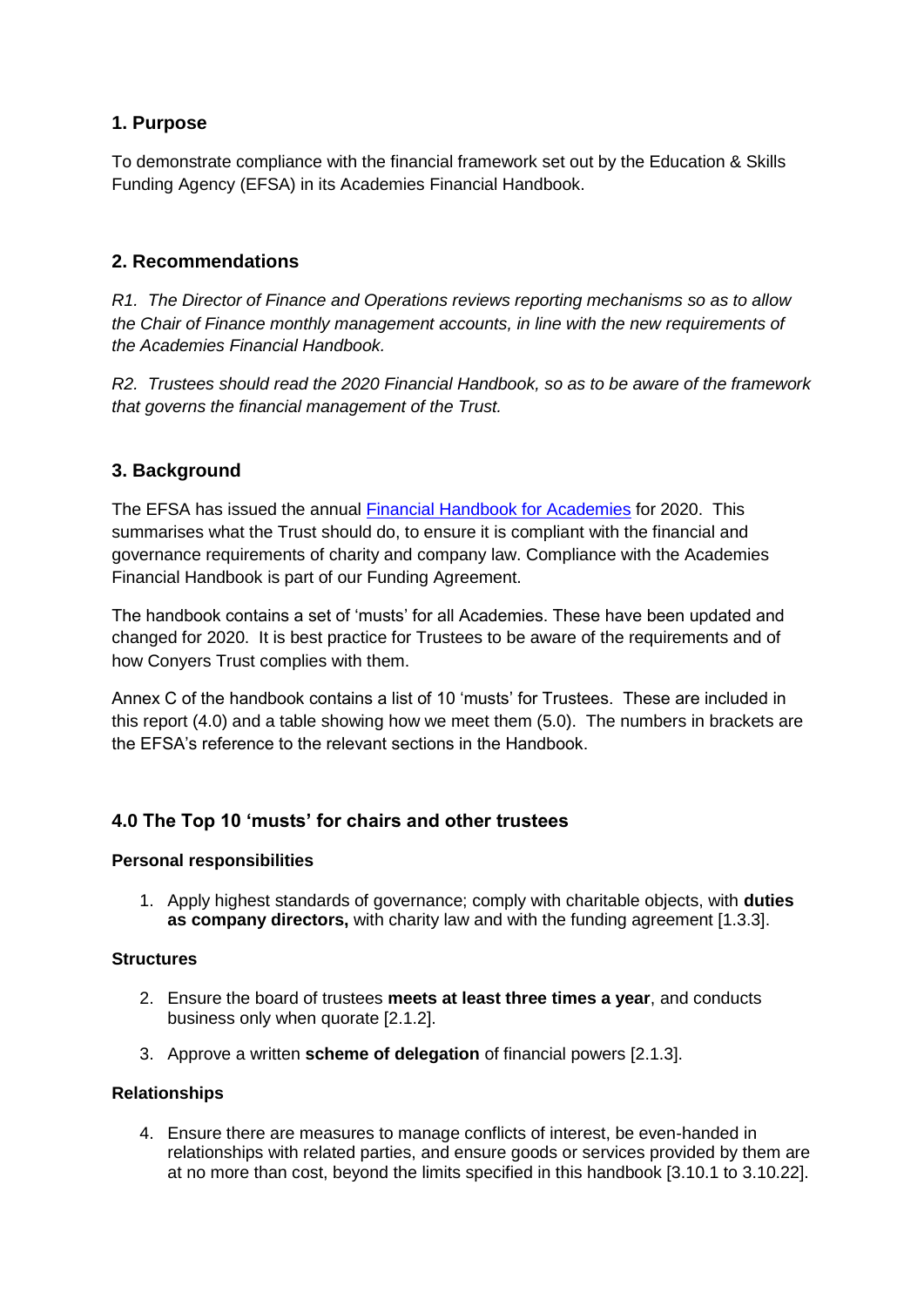#### **Money and oversight**

- 5. Ensure the board approves a balanced budget for the financial year and minutes their approval [2.3.1].
- 6. Ensure management accounts are shared with the chair of trustees monthly, with the other trustees six times a year, and are considered by the board when it meets, taking action to maintain financial viability [2.3.3].
- 7. Ensure decisions about executive pay follow a robust evidence-based process reflective of the individual's role and responsibilities, and that the board's approach to pay is transparent, proportionate and justifiable, in line with the handbook [2.4.3 and 2.4.4].
- 8. Establish an audit committee, or a committee fulfilling the functions of an audit committee, to provide assurance over the suitability of, and compliance with, the trust's financial systems and operational controls and to manage risks [2.9.1 to 2.9.8].

#### **Accountability and audit**

- 9. Submit audited accounts to ESFA by 31 December [2.8.4].
- 10. Ensure an appropriate, reasonable and timely response to findings by auditors, taking opportunities to strengthen financial management and control [4.3.1].

#### **5.0 How the Trust discharges these responsibilities**

The Trust has a rigorous governance and financial management system in place. Much of this was already in place, such as registers of interests, setting balanced budgets etc pre conversion. The Trust has worked since 2013 to ensure its ongoing compliance with the Academies Financial Handbook.

This is documented in the Articles, schemes of delegation and financial handbook. It is subject to regular audit by our independent external auditors.

The Finance Committee of the Trust, which also has the official role of Audit Committee oversees or discharges a number of the top 10 'musts'.

As the Chief Financial Officer, on behalf of the Accounting Officer, I also oversee or discharge a number of these duties.

We produce monthly management accounts, and report termly on the budget.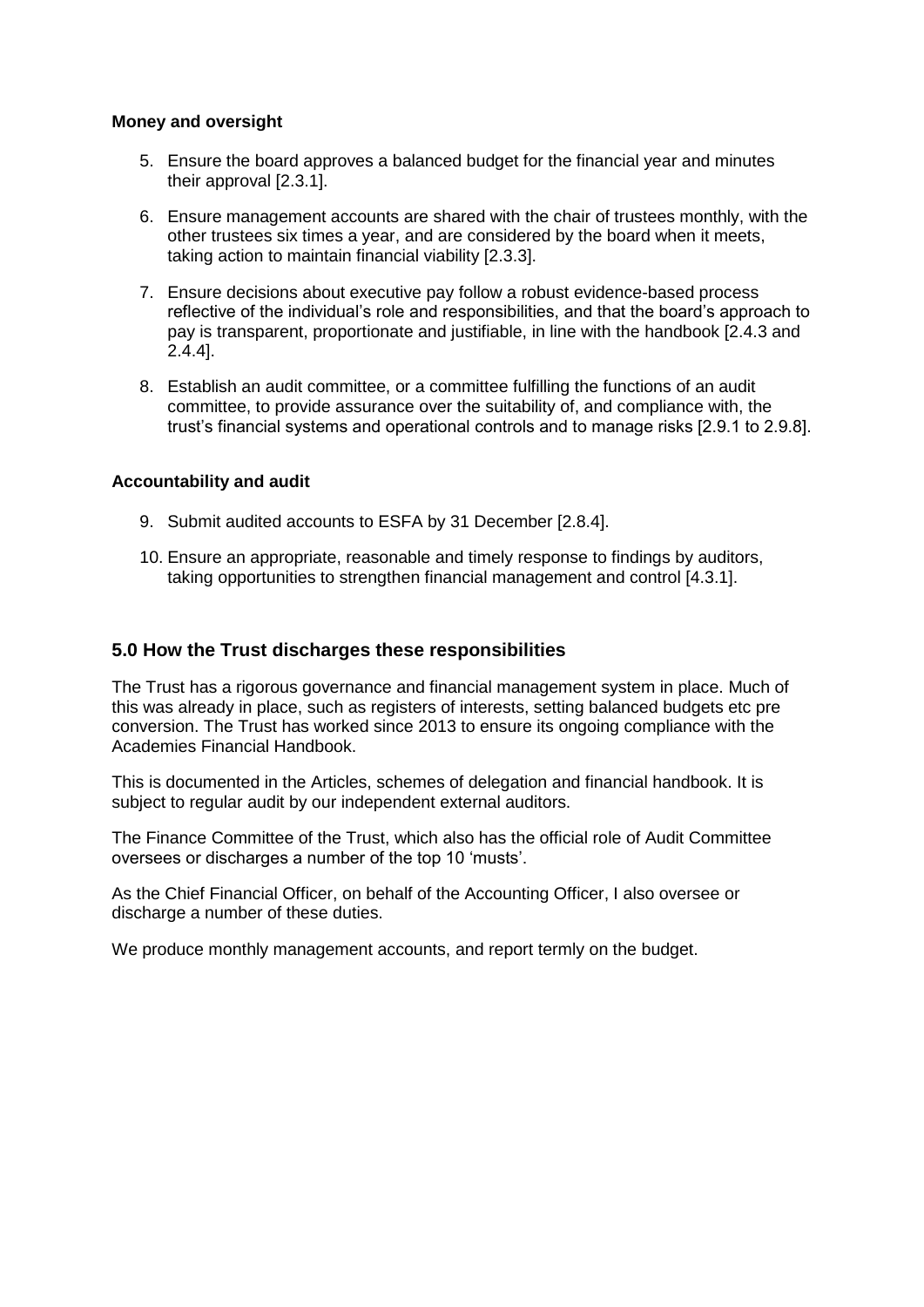### **5.0 How the Trust discharges these responsibilities (con)**

| Ref | <b>Must Do</b>                                                                                                                                                                                                                           | <b>Assurance met</b>                                                                                                                                                | <b>Follow Up</b> |
|-----|------------------------------------------------------------------------------------------------------------------------------------------------------------------------------------------------------------------------------------------|---------------------------------------------------------------------------------------------------------------------------------------------------------------------|------------------|
| 1.  | Apply highest standards of<br>governance, comply with charitable<br>objects, with duties as company<br>directors, with charity law and with the<br>funding agreement.                                                                    | <b>Annual Report</b><br><b>Members</b><br>Audit<br>Compliance with AFH                                                                                              |                  |
| 2.  | Ensure the board of trustees meets at<br>least three times a year, and conducts<br>business only when quorate                                                                                                                            | <b>Trust Forward Plan</b><br><b>Company Secretary</b><br><b>Independent Clerking Service</b>                                                                        |                  |
| 3.  | Approve a written scheme of<br>delegation of financial powers                                                                                                                                                                            | <b>Trust Financial Handbook</b><br>approved annually.                                                                                                               |                  |
| 4.  | Ensure there are measures to manage<br>conflicts of interest, be even-handed in<br>relationships with related parties, and<br>ensure goods or services provided by<br>them are at no more than cost.                                     | Register of Interests<br><b>Independent Clerking Service</b><br>No business done with related<br>parties.                                                           |                  |
| 5.  | Ensure the board approves a balanced<br>budget for the financial year and<br>minutes their approval.                                                                                                                                     | Finance Committee of Trust in<br>July<br>Director of Finance                                                                                                        |                  |
| 6.  | Ensure management accounts are<br>shared with the chair of trustees<br>monthly, with the other trustees six<br>times a year, and are considered by<br>the board when it meets, taking action<br>to maintain financial viability.         | Regular financial reporting to<br><b>LGB and Trust Finance</b><br>Committee. (Five times)                                                                           |                  |
| 7.  | Ensure decisions about executive pay<br>follow a robust evidence-based<br>process reflective of the individual's<br>role and responsibilities, and that the<br>board's approach to pay is transparent,<br>proportionate and justifiable. | National teaching terms and<br>conditions applied to all senior<br>managers.<br>Head teacher Appraisal Board                                                        |                  |
| 8.  | Establish an audit committee, or a<br>committee fulfilling the functions of an<br>audit committee.                                                                                                                                       | <b>Trust Finance Committee fulfils</b><br>this function in full                                                                                                     |                  |
| 9.  | Submit audited accounts to ESFA by<br>31 December                                                                                                                                                                                        | Audit and reporting arranged<br>so as to ensure submission in<br>early Dec.                                                                                         |                  |
| 10. | Ensure an appropriate, reasonable and<br>timely response to findings by auditors,<br>taking opportunities to strengthen<br>financial management and control                                                                              | Chair of Finance received<br>audit reports<br><b>Trust Finance Committee</b><br>receives all audit reports with<br>management response.<br><b>Appointed Auditor</b> |                  |